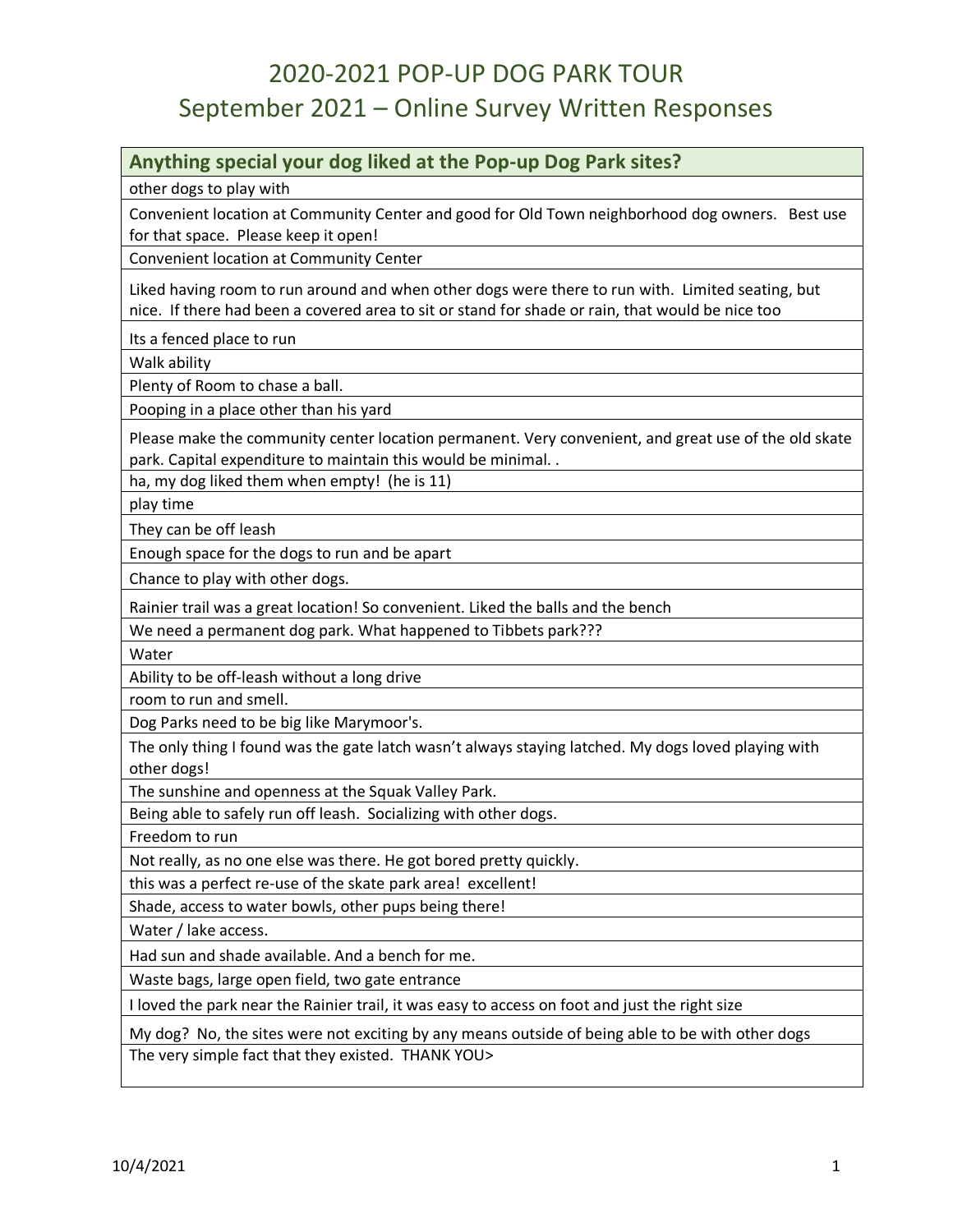#### **Anything special your dog liked at the Pop-up Dog Park sites? …***continued*

Running, fetch, playing

Close to home!

None of the sites were convenient for me, so we never went there. Confluence Park would be a better site.

wide open field to play fetch

The other dogs! Near my kid playing

Parking was plentiful.

Proximity to home, fenced area large enough to run, making new dog friends

parking available near the entrance to the fenced area

Nice grass area to run around, seemed well attended

That there were extra poop bags and double door entrances

There was room to run which is always a treat :)

NEW SMELLS!!

The large open field at Squak valley was nice - better than the pickering or community center locations which are too small.

Freedom

WATER

They are not what I envision a dog park to be like for large dogs.

there was a decent amount of dogs whenever we went and we never had issues with parking

Grass & parking at Pickering Barn, parking at Rainier Community Center

Meet other furfriends!!!

Lucy loved the Pickering Barn location the best as she could see geese and traffic. Lots to "see."

Please expedite the permanent park. We appreciate the effort, These options are not great.

I wish it last during the summer! Loved the convenience

No, and it was too muddy.

No

The Pickering Barn spot was so big and they could chase frisbees easily.

The closeness to Olde Town, which is a walkability hub

Shady and cool spots, and I appreciated the lack of mud!

Lots of dog friends at the Rainier Trail site.

Poop bags and room to run

Good location and parking

Other dogs :)

Rainier trail has more shade, and my dog loves seeing people and dogs walking the trail!

Toy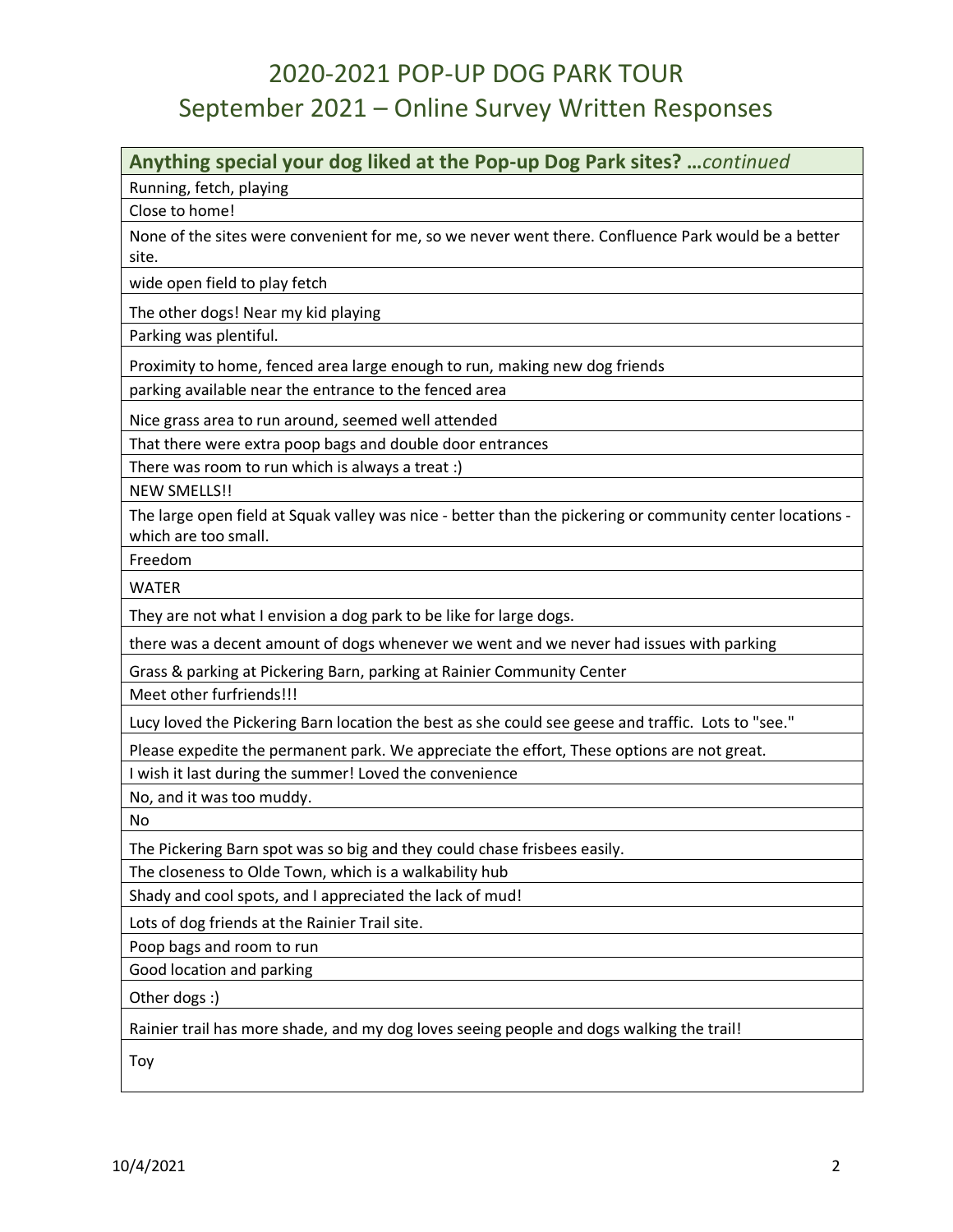#### **Anything special your dog liked at the Pop-up Dog Park sites? …***continued*

The Community Center is the only dog park we can walk to with the pup. The Highlands have multiple. Please permanently build a dog park in this unused space for the old town community. Its on the trail system making it safe to access for walkers. Locating it at the Community Center really highlights just that; a full-use community center.

Liked central location, especially behind the community center which could work well longer term

Having it in walking distance from home! Please keep it by the community center permanently!

When no other dogs were there, there were places to walk. The park by the community center worked best - it got less muddy in the rain and was convenient to access

love the area this dog park is in so quiet and so local for us downtown folks in apartments with dogs to me tibets is to far but all of us apartment goers in downtown issy can easily walk here and let our cooped up doggies run its been a great experience and i would love to see it stay here at the community center

Could run

Benches outside fence just to set and watch

rec center dog park has shade, parking and a bench

Ease of parking at pickering barn was fantastic

Loved the pickering barn location the best. it's close to home but also very visible so easy to remember it was there.

We liked going to different local parks

no

Just bring outdoors; we live in an apartment

The other dogs. :)

Just that it was big enough for my ridgebacks to run around

Dogs loved playing ball and running around wildly!

She loved running on the green grass at Squak Valley.

Location

#### **You said you wouldn't continue using the dog park tour. Please let us know why.**

I would use the original Tibbets permanent site more

I don't have a dog but would visit with my grand dogs.

They are too small and a waste of resources. Time and money should be spent on slowly preparing the Tibbetts Valley Park site so it can be completed as soon as possible.

They are not what I envision a dog park to be like for large dogs.

These options are appreciated, but not very good. Please build the permanent park.

I didn't like the Pickering site and neither did the dog.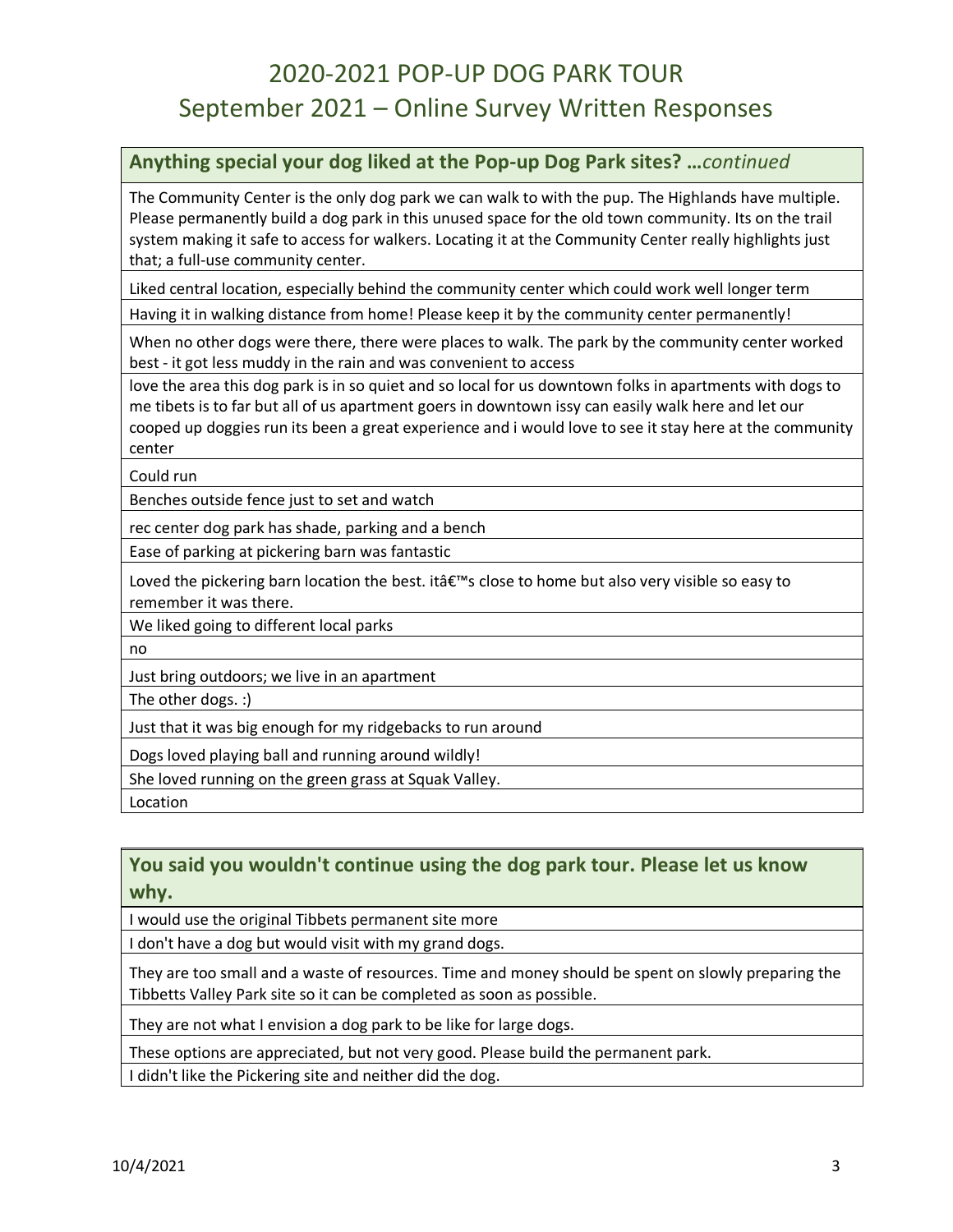**You said you wouldn't continue using the dog park tour. Please let us know why.** …*continued*

Dog died

crowded

#### **Is there anything else you'd like to share with us about the Pop-Up Dog Park Tour?**

They were a bit small, but better than nothing

Since the skateboard park was removed, the land was unkept and was of no benefit to the community. Now the community can use the space for a good use.

Keep the Community Center location, best use of space and enjoyed by the community.

no

Better notification of pop up dog parks. I was not aware of it and would have liked to have gone

Looking forward to g it acing a permanent spot. Thank you!!!

These are ok for temporary, but overall not great. Plus not many dogs went. Not sure the locations were well known

Add a bench

Better signage when you enter the parking area.

We look forward to the permanent park.

I thought it was a great idea. Too bad Squak Valley was so wet. the one by CC (old skate park) was quite nice.

Fences need to be taller for my dog. It was frustrating how close the one by the community center was to the trail. Very distracting for people just wanting to walk their dogs.

The gates were hard to keep closed. The site at the community center was so narrow that we frequently lost our frisbee and balls over the fence. All that said, we appreciated having a designated play space.

I didn't visit any of the pop-up dog parks in 2020 or 2021 yet, but plan on doing it as soon as they're available again!

Keep the Community Ctr dog park, best use of space, great location for us that lives in downtown issaquah and good parking.

Maybe we could keep the dog park on rainier trail for longer?

I missed the communications on the pop up events, so my dmfeedback would be that I either need to pay more attention myself, or there needs to be more communication about the events. I'd love to take advantage of the pop-up parks with my dog next year.

Need a permanent one.

Easy parking it a plus

Money wasted on dog distancing could've been used for the permanent site.

Water station would be SO great.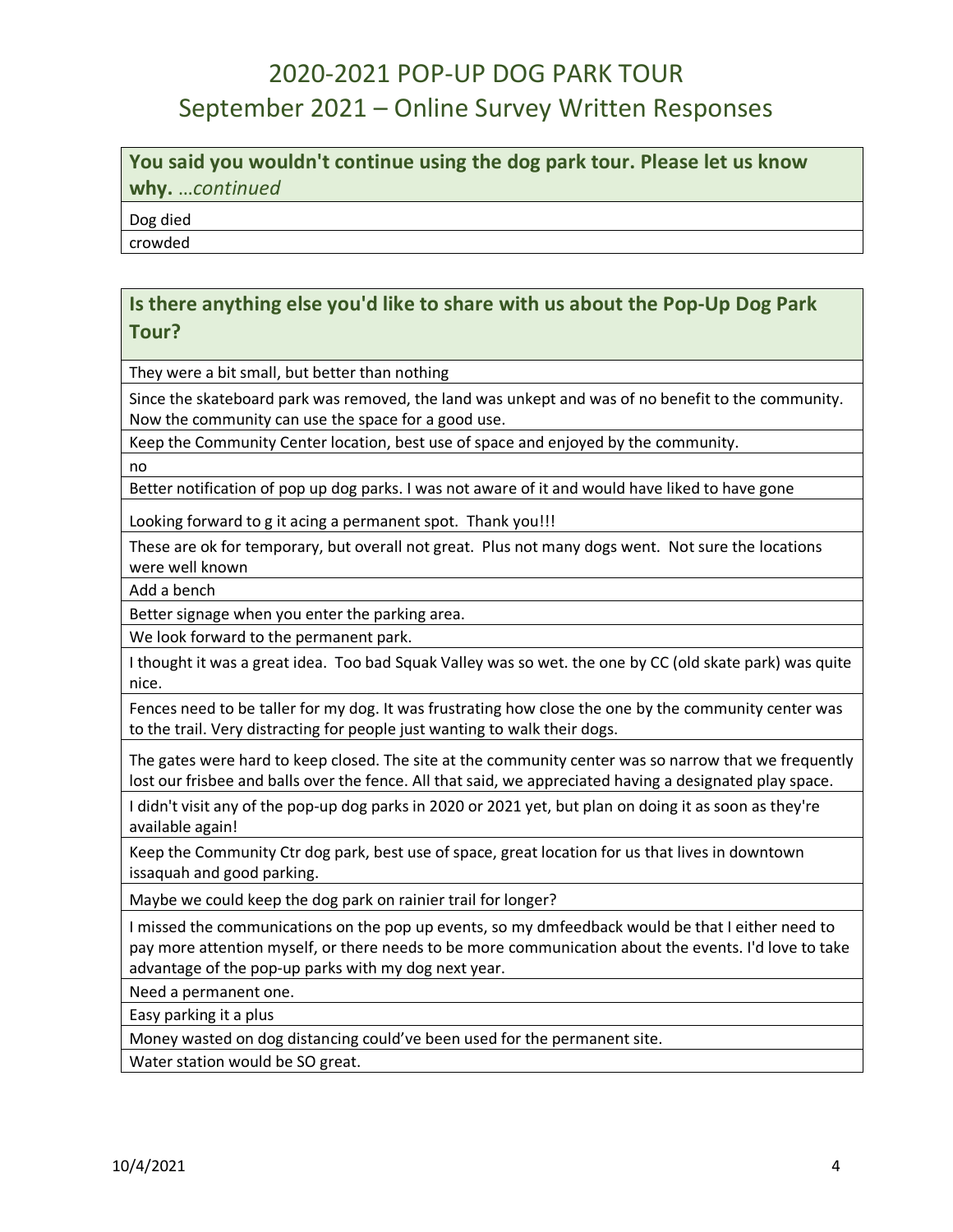**Is there anything else you'd like to share with us about the Pop-Up Dog Park Tour?**....*continued*

would be nice if some of these pop ups were places with trees for shade and places for the dogs to explore like Timberlake park

Sorry for the repetition but Dog Parks should be very big.

I felt the awareness communication could be stronger. Make it clear if people should wear masks while at the dog park

On the signage it would be nice to have a QR code so we (users) can donate to the dog park tour and or the permanent dog park.

My dog got bit by a big dog after going a few months, so you definitely need a small dog park.

Drawbacks are that they are small/uninteresting, and attract too few dogs.

Make the rainier trail dog park permanent. Let users/residents know what is needed to make it a permanent feature and to maintain it.

Might want to advertise in the Patch or somewhere else so more people are aware of it.

thank you for doing this! an excellent addition to the neighborhood

We liked the Squak Valley location best. Big area, great location with lots of parking, easy in and out, and lots of good sniffing. The Pickering Barn location got pretty soggy during the rain, and the Community Center location was a bit small.

They need areas to run off leash

Another bend please. If theres room adding a separate area for the aggressive or nervous dogs.

Would love to see a temporary dog park at Tibbets while waiting for funding rather than a pop up dog park. Either way, thanks for providing a place for dogs to go offleash.

It just got way too muddy at Pickering barn. A lot of goose poop.

I do wish that they provide access to water for dogs.

Future parks need to be located in areas of good drainage. Some were too muddy during the wet season.

The pop up park by pickering barn was absolutely miserable for drainage. It also smelled like a sewer- might have been manure/fertilizer that was soaked but the dogs came back caked in stinky mud. It was awful. Also, I don't think these were well advertised. I told many friends, who had no idea they existed. Would be great to do better in communicating this out so there were more dogs at them.

Pretty obvious, but just attention to avoiding "soggy-ness"

Bigger is better

Couldn't use the sites because they were too inconvenient to get to for me. Confluence Park would be best.

I was disappointed to find that very few people picked up after their dog. There was poop everywhere.

Few people knew it was there because they were not permanent and the long enough. Numbers and use are projections.

Sites tended to be muddy. Perhaps consider locations based on wetness & time of year?

Thank you! Hope to see more of it in the future. Hope to see a permanent dog park, as well. Truly appreciate the effort to have something available for our furry friends.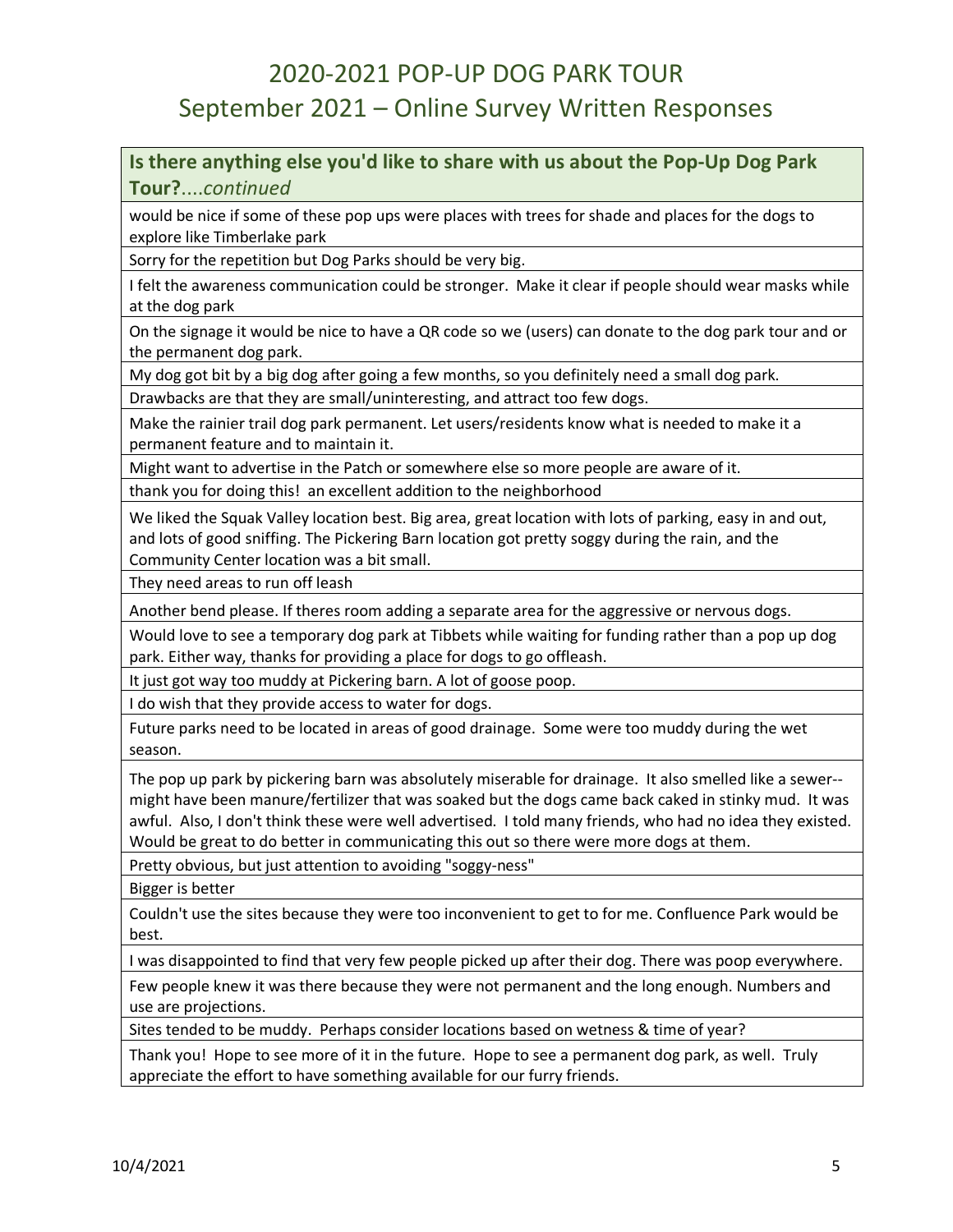#### **Is there anything else you'd like to share with us about the Pop-Up Dog Park Tour?**....*continued*

I appreciate the extra effort this has taken

Got way too muddy when it rained ... need to have an area that covered with wood chips or something less messy

We need a dog park in downtown issaquah

Looking forward to getting a permanent one installed.

Thanks for having the south pop up park!

Keep it going until the permant solution at Tibbets is developed. Dont change the plan just do it.

Why can't the resources being used for pop ups be put toward working on the permanent site?

there is no pop up or planned permanent dog park in Issaquah that compares favorably with Three Rivers Dog Park in Snoqualmie

I appreciate this option!! So thank you. Places where there will be less mud during winter months!!! PLEEEEAAASSSEEEE!

the central location close to gilman and front street was nice, but it got very muddy most of the time so we ended up driving out to redmond most of the time instead. if it was a slightly more elevated area i wouldve gone more often. communication about where it moved to would have been nice, i didnt know where it went to when it was removed from pickering barn

Squak Valley Park site too wet and poor access from Issaquah Hobart Rd

Prefer areas with less mud

Love the idea the city is helping four legged friends get together!

Tax revenue is back, build the park please.

Water source would be really nice

I wish there was a dog park there year round!

My dogs loved it!

Let's continue to get the permanent park constructed.

No

Thank you for your efforts in trying to provid alternative parks to help reduce off leash dogs in Confluence Park and Tibbetts Valley Park.

Let us know where to volunteer to help set up and take down!

Please make a permanent dog park in Olde Town

Water access is important, but I understand this is more of a permanent feature.

Mud & small.

The Pickering Barn site was too muddy and difficult to walk around. The Rainier Trail site appeared to be very popular. It should be a permanent site even with the other location.

The only downside was how muddy my dog got at the Pickering site on wet days.

Would like to make the park near community center permanent.

I would prefer the resources being used for this temporary solution instead be applied to some basic fencing for the Tibbetts location, and get that park open as a permanent solution. Even just a couple gates and fencing would be huge for the hundreds of dog owners begging for a dog park.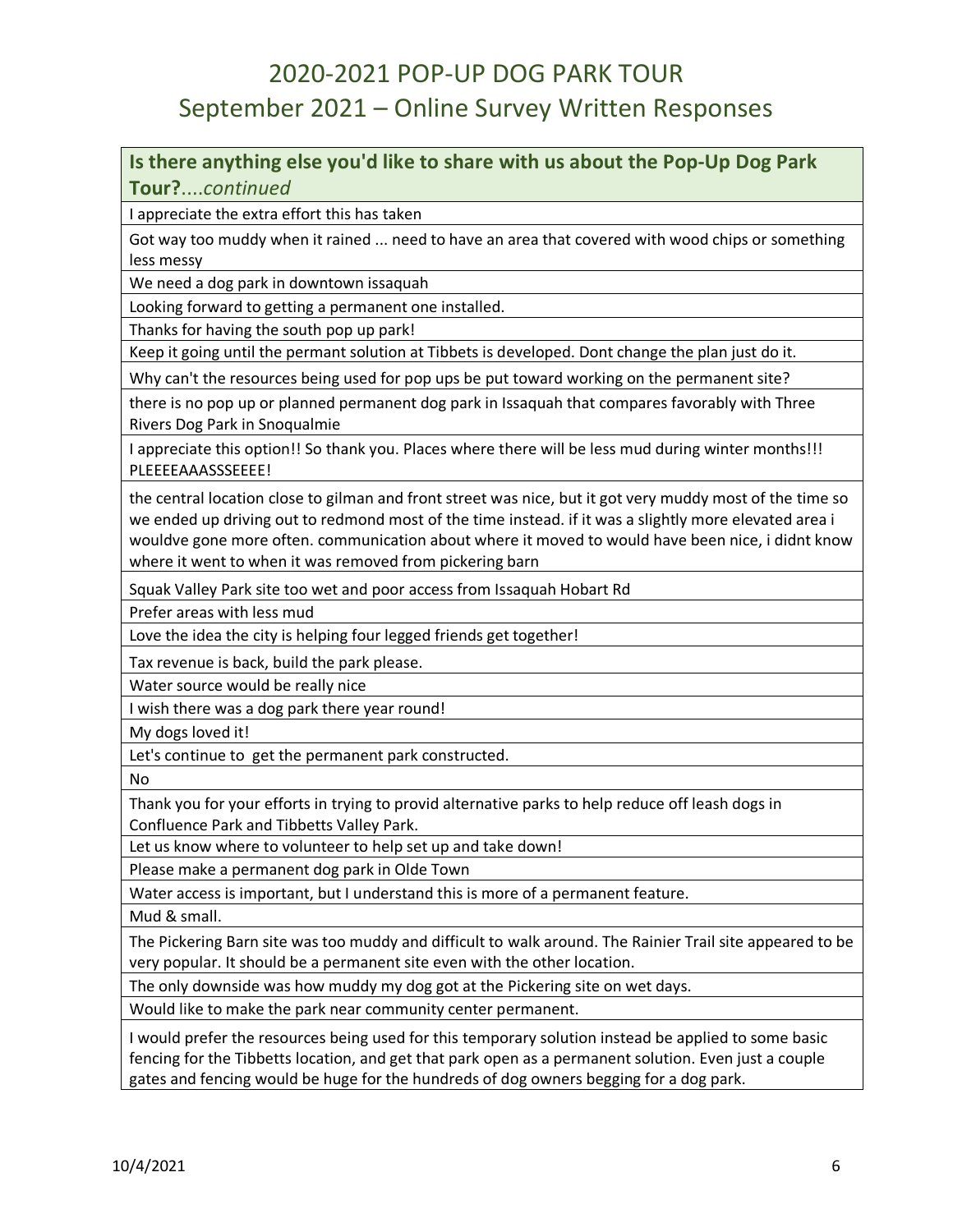**Is there anything else you'd like to share with us about the Pop-Up Dog Park Tour?**....*continued*

Sometimes dog parks were too muddy. Woodchips work well.

I talked to a number of people who really liked using the dog parks and felt that each location should become a permanent dog park!

Pickering was not a great location for the goose poop. Do we need a tour? Seems like rainier trail is central- can we just keep one location? Maybe more people would use it.

Benches would be great. Otherwise we thought it was great & really enjoyed it.

Clean

Please build a permanent dog park at the Community Center location.

Recommend that you continue with the downtown dog parks

The pop up by the Community Center is such a great location as so many people can walk to it with their dogs. Also, one down side of all the pop ups is that when it rains they get really muddy. No one's fault, it just is. Since they are temporary it's just not feasible to put in the wood chips. Just fyi

Please keep the Rainier trail location permanently!!!!

The only issue was the lack of other dogs. I think more communication will help.

if u decide to keep it at community center than more bright lighting for the night time doggie runs :)

Separate small dog area? Fun agility equipment? Maybe once a month, a dog snack or dog groomer trailer could come?

No

We felt the fencing was not high enough for our young dog.

Can they still keep the rec center dog park after Nov? add some wood chips for the rainy season

Pickering barn location is very muddy and needs bark or good drainage

pickering barn location got very swampy by the entrance during the rainy season so mats or gravel or consider where the low spots are on the fields when setting up the entrance. loved that all spots had plenty of parking. we live in South cove so unless one is down here, we have to drive to get to a park. i did not like to community center one b/c it was tucked away and when i went there was only one other person there. i did not feel safe. i hope new locations will be added going forward. i appreciate that this was an option fir the city

Appreciate it so much!

We loved it!

no

Thank you! Would have gone to more but I didn't know about them. I only saw the one by the community center by accident

There were no features or anything interesting for the dogs. Just a flat fenced area

the one by the Community Center was too small for big dogs

Try to have two entrances, so dogs coming out do not have to get in the mix with excited dogs going in :-)

thank you for funding and providing these pop-ups. Please continue until a permanent dog park can be established!

Some of the gates didn't close very well.